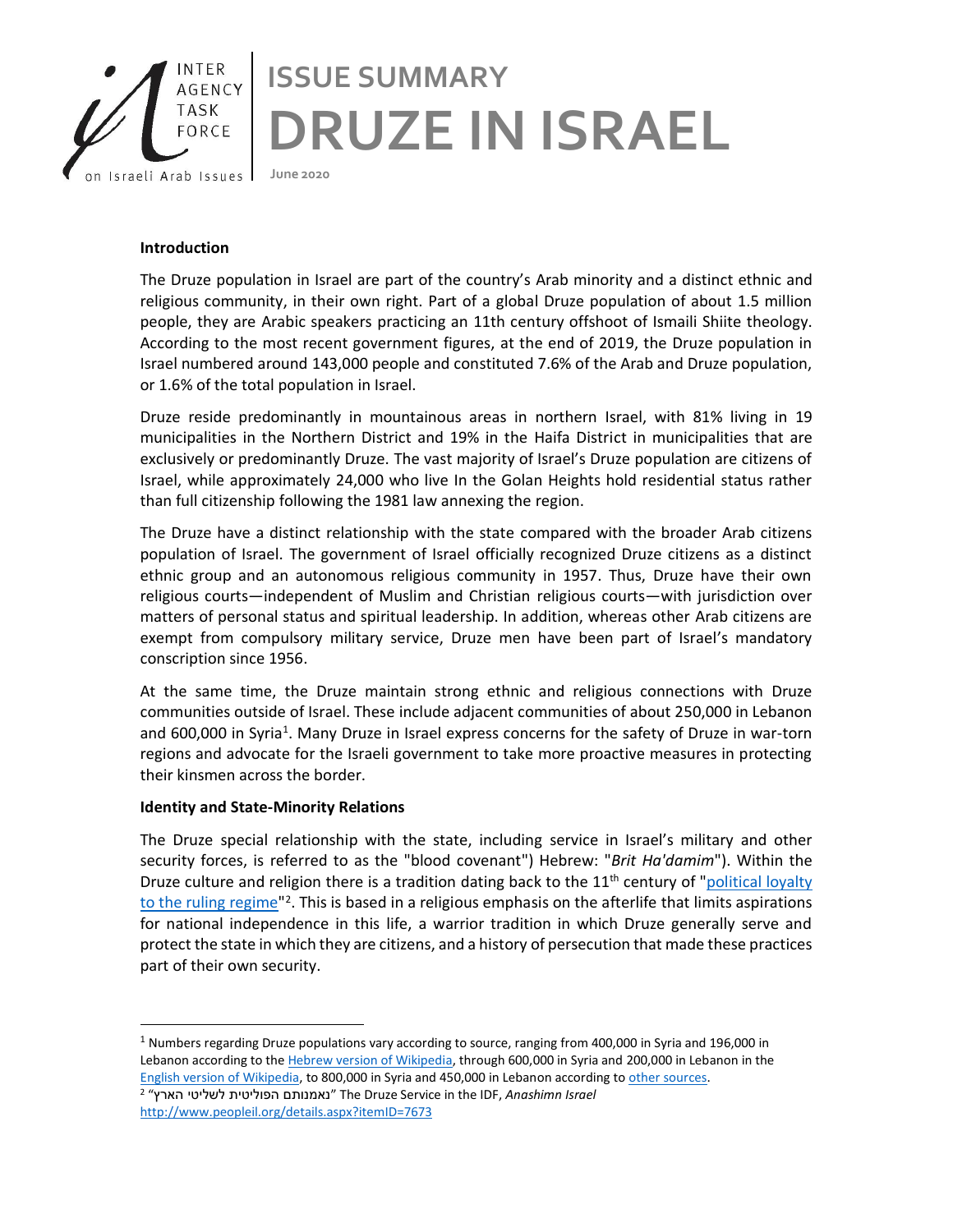In the early years of the state, some Druze men volunteered for military service in a special "non-Jewish" unit established under the IDF in 1948. Compulsory military service was extended to Druze men in 1956 by request of few key Druze leaders—and despite the resistance of some. Druze served mostly in a separate unit until with all units formally opened to Druze recruits in 1982. Since, recruitment rates among Druze men have remained high. Today, 83% of Druze men serve in the military, with 60% serving in combat units—rates that are higher than those of the Jewish population. Druze officers have attained high ranks in Israel's security forces including, for example, brigadier generals (i.e. [Ghassan Alian as Chief Officer of the Paratroopers Corps,](https://en.wikipedia.org/wiki/Ghassan_Alian) and more recently Colonel Dr. Badar Tarif [as Head of the Medical Corps\)](https://www.israelnationalnews.com/News/News.aspx/214807) and many Druze soldiers have died in Israel's wars.

Despite the longstanding covenant between Druze and the state overall, Druze self-identification varies in the degree to which they see themselves as part of Israel's Arab minority with a distinct religion, or entirely distinct from the Arab community ethnically and nationally. Within this context, some Druze leaders define themselves as fully [Israeli and even Zionist \(Hebrew\),](https://he.wikipedia.org/wiki/%D7%94%D7%AA%D7%A0%D7%95%D7%A2%D7%94_%D7%94%D7%93%D7%A8%D7%95%D7%96%D7%99%D7%AA_%D7%94%D7%A6%D7%99%D7%95%D7%A0%D7%99%D7%AA) while others consider themselves Arab citizens of the state and reject the notion of a separate "Israeli Druze" identity.

This variance is evident in Druze political participation in Israel. Druze politicians have been actively elected to the Knesset on Arab and Jewish-Arab party lists, Zionist left-wing lists, and right-wing party lists. In the 23<sup>rd</sup> Knesset, currently seated, there are 4 Druze MKs, one in each of the following parties: the Joint List (the only predominantly Arab party), Zionist Camp, Kahol Lavon, Yisrael Beitenu and Likud. While polls consistently show that among Israel's Arab citizens, Druze maintain the most positive views by far of their Israeli identity and relationship with the state, frustration is growing in recent years. Among the younger generation especially, more report feeling that their "special relationship" with the state Is not adequately reciprocated. Economic underdevelopment in the Druze community is on par with the rest of Israel's Arab society (by far the more economically disadvantaged of Israel's populations), meaning employment options are few and Druze towns and villages have limited resources. For discharged soldiers who are not able to find adequate employment, this adds to a sense that their service is not appreciated or rewarded. Along with other disputes with the state, such as protests around a gas pipeline in 2010 and home demolitions in 2017, more Druze now speak of alienation, resentment, and even a new sense of ambivalence over their military service (more on these changes in [a Social TV series on the Druze community\)](http://www.iataskforce.org/resources/view/1312).

## **Economic Development**

According to government data, economic gaps between Druze and the Jewish majority are the same as those for the Arab minority overall. This means that Druze have weak and relatively poor municipalities, lower educational achievement and access gaps, high rates of unemployment and under-employment (due in part to their residence in small villages in Israel's northern periphery), and a lack of land for urban development and growth. Overall, Druze suffer from high rates of poverty and face barriers to economic development opportunities as individuals and as a community. For example:

- 6.7% of Druze society completes any level of higher education, compared with 26.5% of Jewish society.
- A total of 5,000 Druze were registered across all higher education institutions in Israel in 2019, which is slightly less than 3.5% of the total Druze population. In 2019, Druze students accounted for 1.7% of all higher education students in Israel.